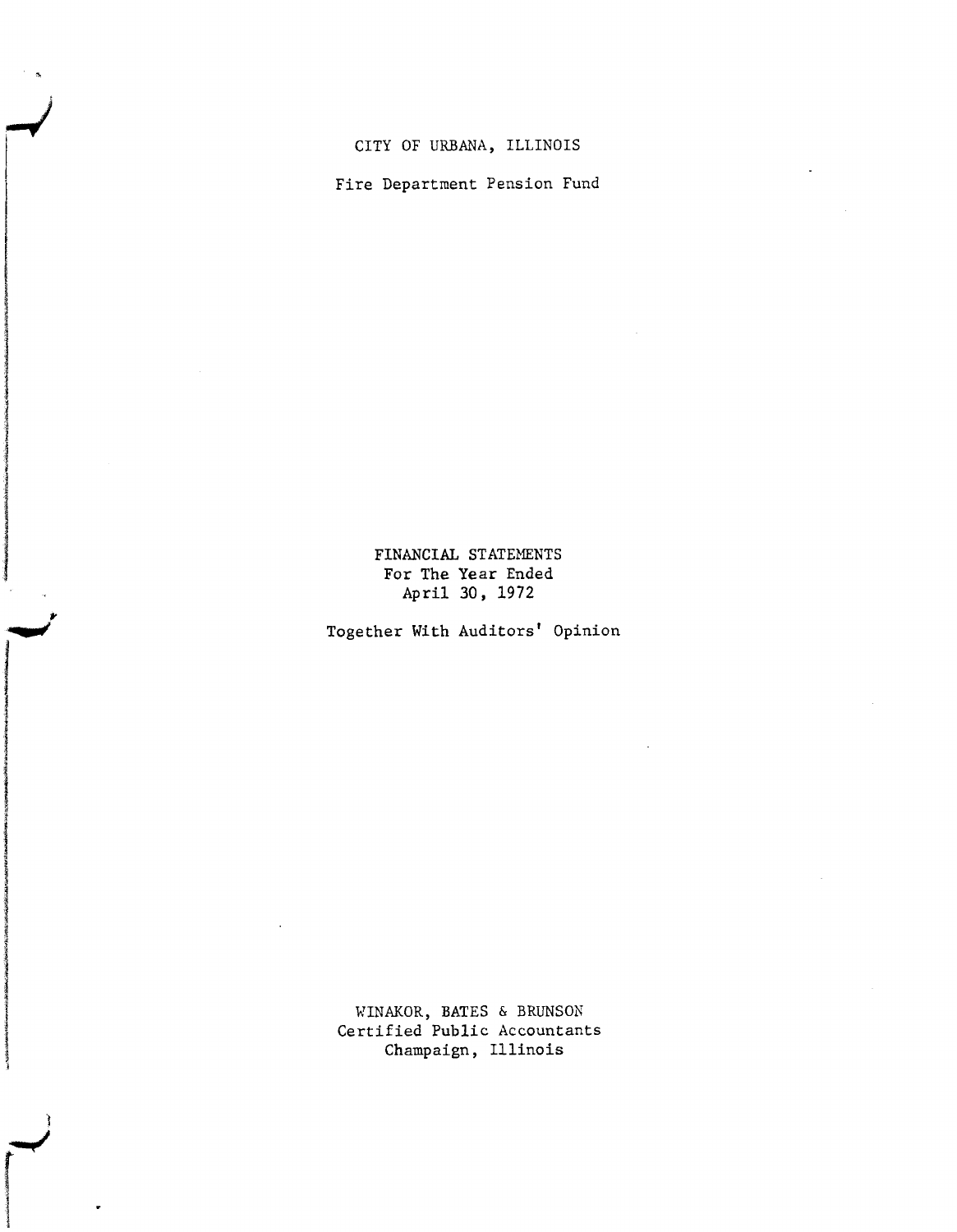# Fire Department Pension Fund

## TABLE OF CONTENTS

| Auditors' Opinion                 |                                                                       |
|-----------------------------------|-----------------------------------------------------------------------|
| Exhibit I                         | Statement of assets and liabilities<br>arising from cash transactions |
| Exhibit II                        | Statement of revenue collected and<br>expenses paid                   |
| Exhibit III                       | Statement of changes in fund balance                                  |
| Notes to the financial statements |                                                                       |
| Schedule 1                        | Schedule of investments                                               |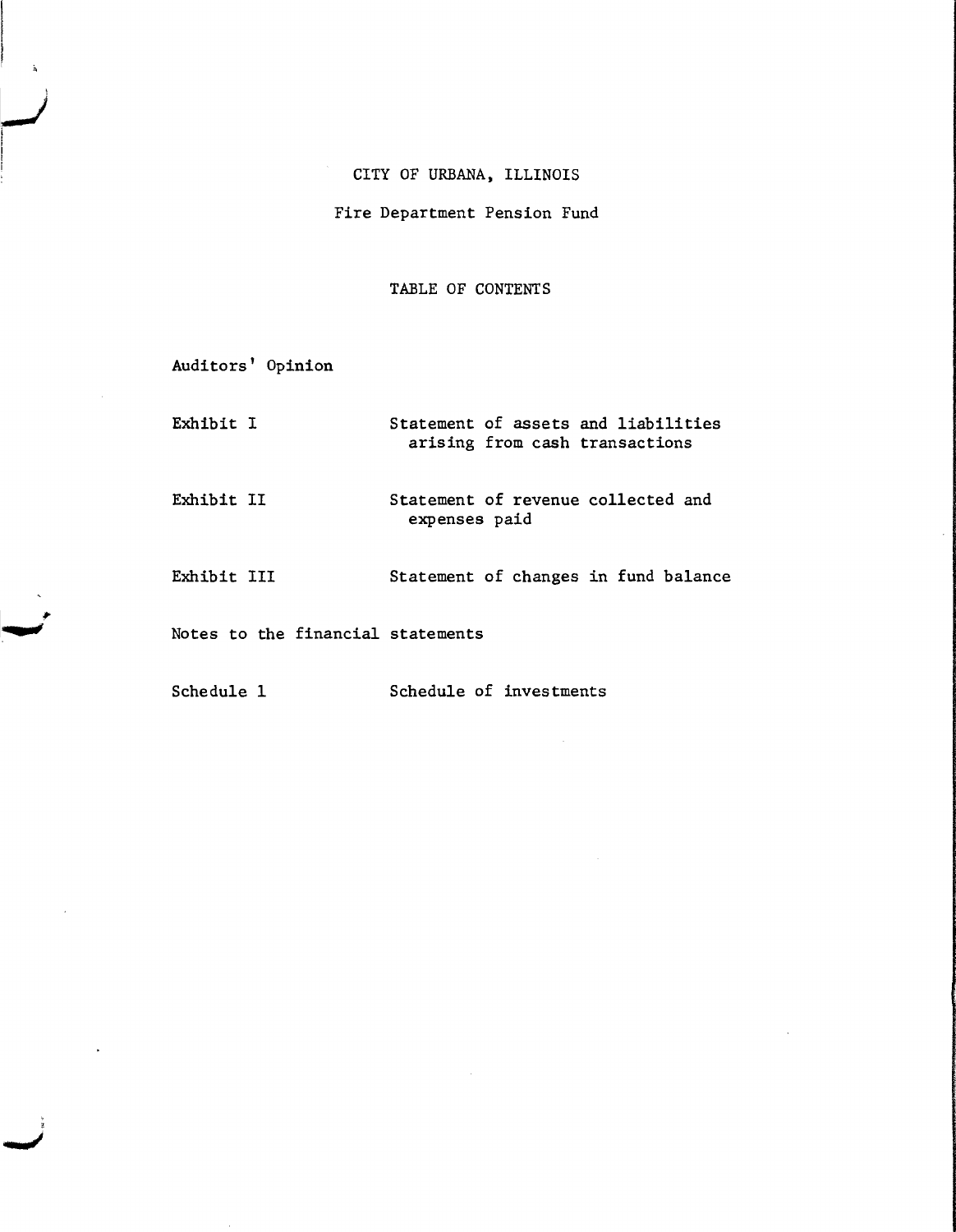## WINAKOR. BATES & BRUNSON CERTIFIED PUBLIC ACCOUNTANTS

ARTHUR H. WINAKOR RONALD H. BATES ROSERT E. BRUNSON LOWELL E. DARNER

I,

in comment . !

#2dinesiumi#

1

iaitiara espaintera

ja antikapung lan

502 WEST CLARK ST. POST OFFICE BOX 617 CHAMPAIGN, ILLINOIS 6.B20 **TELEPHONE 217 352-7938** 

Board of Trustees Fire Department Pension Fund Urbana, Illinois

Gentlemen:

We have examined the statement of assets and liabilities arising from cash transactions of the Fire Department Pension Fund of Urbana, Illinois as of April 30, 1972, and the related statements of revenue collected and expenses paid and changes in fund balance for the year then ended. Our examination was made in accordance with generally accepted auditing standards and accordingly included such tests of the accounting records and such other auditing procedures as we considered necessary in the circumstances.

In our opinion, the aforementioned statements present fairly the assets and liabilities arising from cash transactions of the Fire Department Pension Fund of Urbana, Illinois as of April 30, 1972, and the revenue collected and expenses paid and the changes in fund balance during the year then ended.

Winshor, Bates & Drunson

Champaign, Illinois June 10, 1972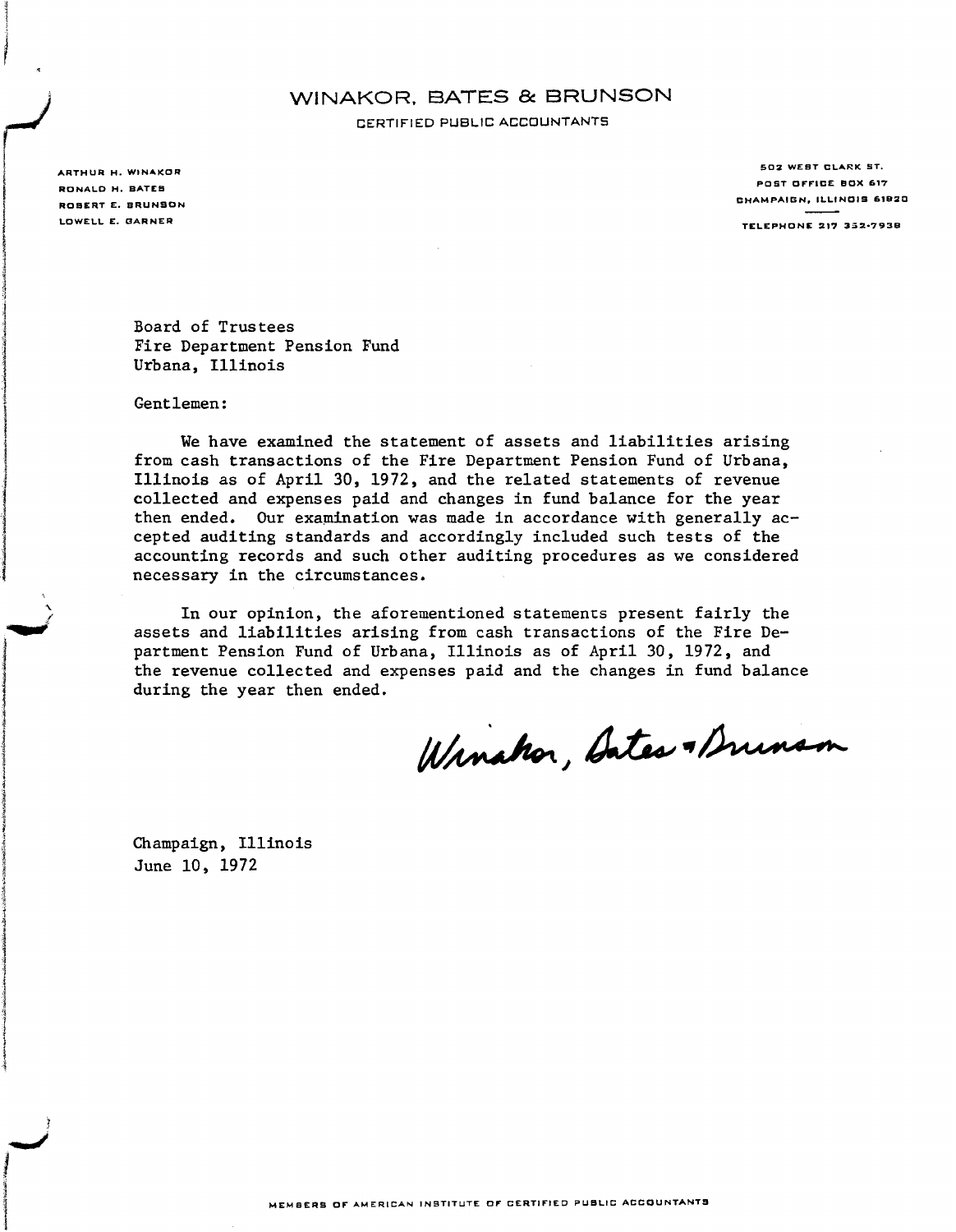#### EXHIBIT I

\$235,754

### CITY OF URBANA, ILLINOIS

### Fire Department Pension Fund

### Statement of Assets and Liabilities Arising From Cash Transactions (Note 1) At April 30, 1972

#### ASSETS

| Cash in bank - checking account                                                                                  |                     | \$7,031 |
|------------------------------------------------------------------------------------------------------------------|---------------------|---------|
| Investments $-$ at cost:                                                                                         |                     |         |
| U. S. Securities - market value<br>\$165,996<br>Savings and loan associations<br>Cash in bank - savings accounts | \$156,605<br>50,000 |         |
| and certificates of deposit                                                                                      | 22,118 228,723      |         |
|                                                                                                                  |                     |         |

Total Assets

monday

LIABILITIES AND FUND BALANCE

| Liabilities                                                                            |                   | None              |
|----------------------------------------------------------------------------------------|-------------------|-------------------|
| Fund Balance:                                                                          |                   |                   |
| Automatic increase reserve - Note 2<br>Statutory reserve - Note 3<br>Unrestricted fund | \$3,295<br>33,000 | 199,459 \$235,754 |
| Total Liabilities and Fund Balance                                                     |                   | \$235,754         |

(See Notes To The Financial Statements)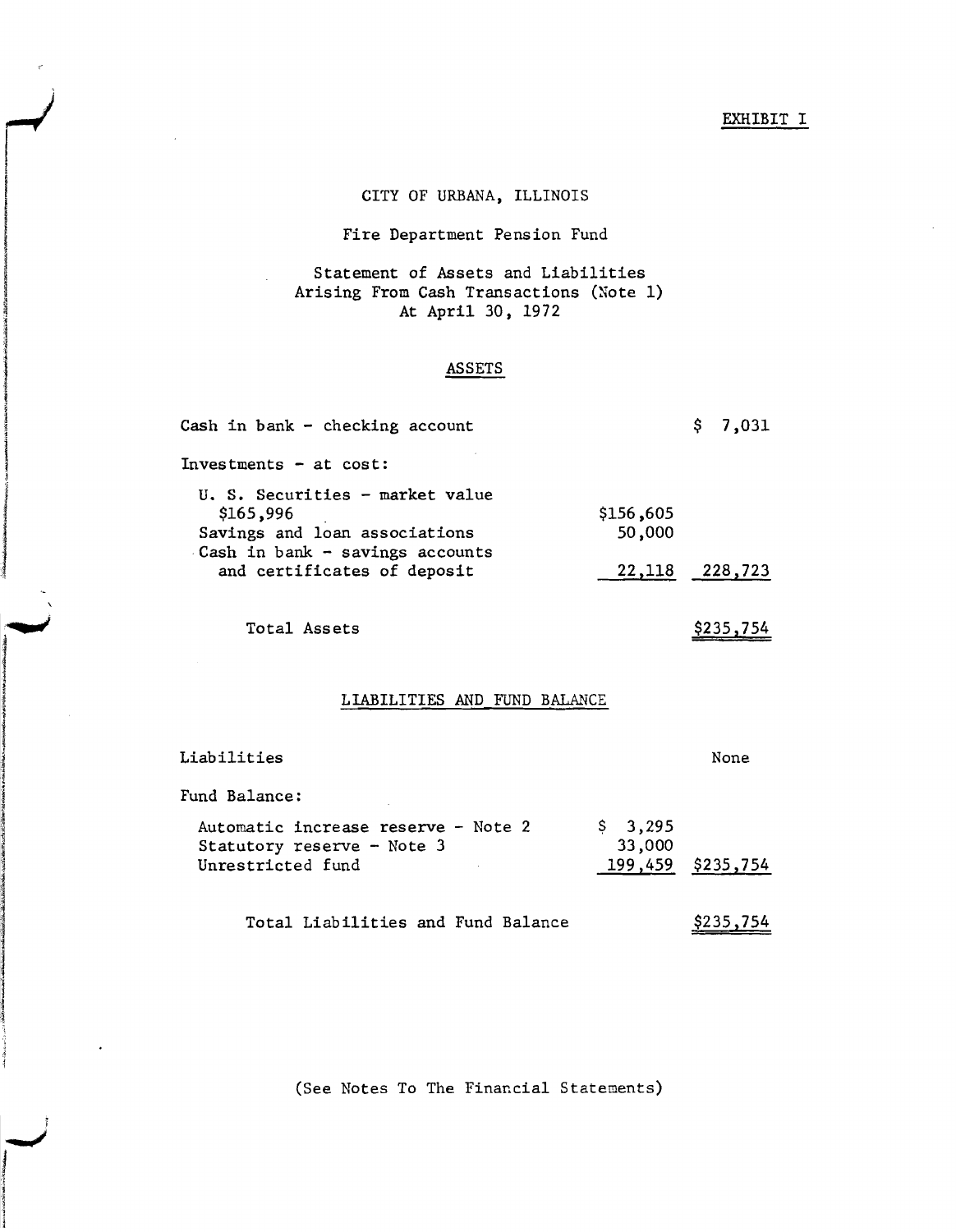### Fire Department Pension Fund

## Statement of Revenue Collected and Expenses Paid (Note 1) For The Year Ended April 30, 1972

Revenue collected:

I '.

**The Media** 

 $\mathcal{F}^{\prime}$ 

!

| Property $-$ taxes                             |          | \$37,342 |
|------------------------------------------------|----------|----------|
| Contributions: from participants               | \$23,234 |          |
| from City of Urbana                            | 1,474    | 24,708   |
| Interest income - investments (Schedule 1)     |          | 14,225   |
| License fees                                   |          | 355      |
| Total Revenue Receipts                         |          | \$76,630 |
| <b>Expenses paid:</b>                          |          |          |
| Pensions paid                                  | \$28,782 |          |
| Accounting                                     | 525      |          |
| State fees                                     | 50       |          |
| Miscellaneous                                  | 6        |          |
| <b>Total Expenses</b>                          |          | 29,363   |
| Excess of revenue collected over expenses paid |          | \$47,267 |

(See Notes To The Financial Statements)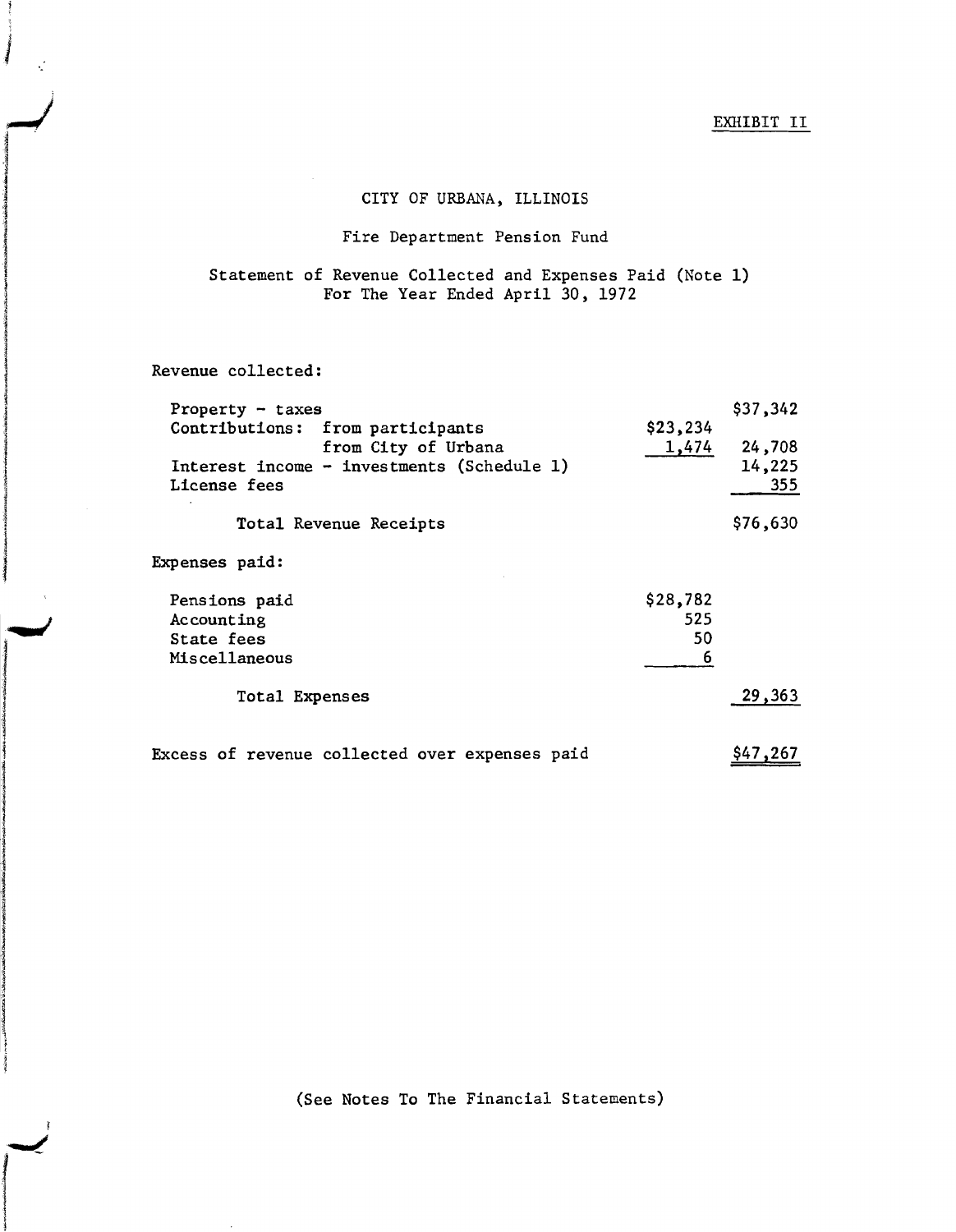# EXHIBIT III

# CITY OF URBANA, ILLINOIS

I

## Fire Department Pension Fund

## Statement of Changes in Fund Balance For The Year Ended April 30, 1972

|                                                      | Unrestricted<br>Fund | Statutory<br>Reserve<br>(Note 3) | Automatic<br>Increase<br>Reserve<br>(Note 2) |
|------------------------------------------------------|----------------------|----------------------------------|----------------------------------------------|
| Balance, May 1, 1971                                 | \$155,487            | \$33,000                         | \$.                                          |
| Excess of revenue collected<br>over expenses paid    | 47,267               |                                  |                                              |
| Allocation to automatic<br>increase reserve for year | (3, 295)             |                                  | 3,295                                        |
| Balance, April 30, 1972                              | \$199,459            | \$33,000                         | \$3,295                                      |

(See Notes To The Financial Statements)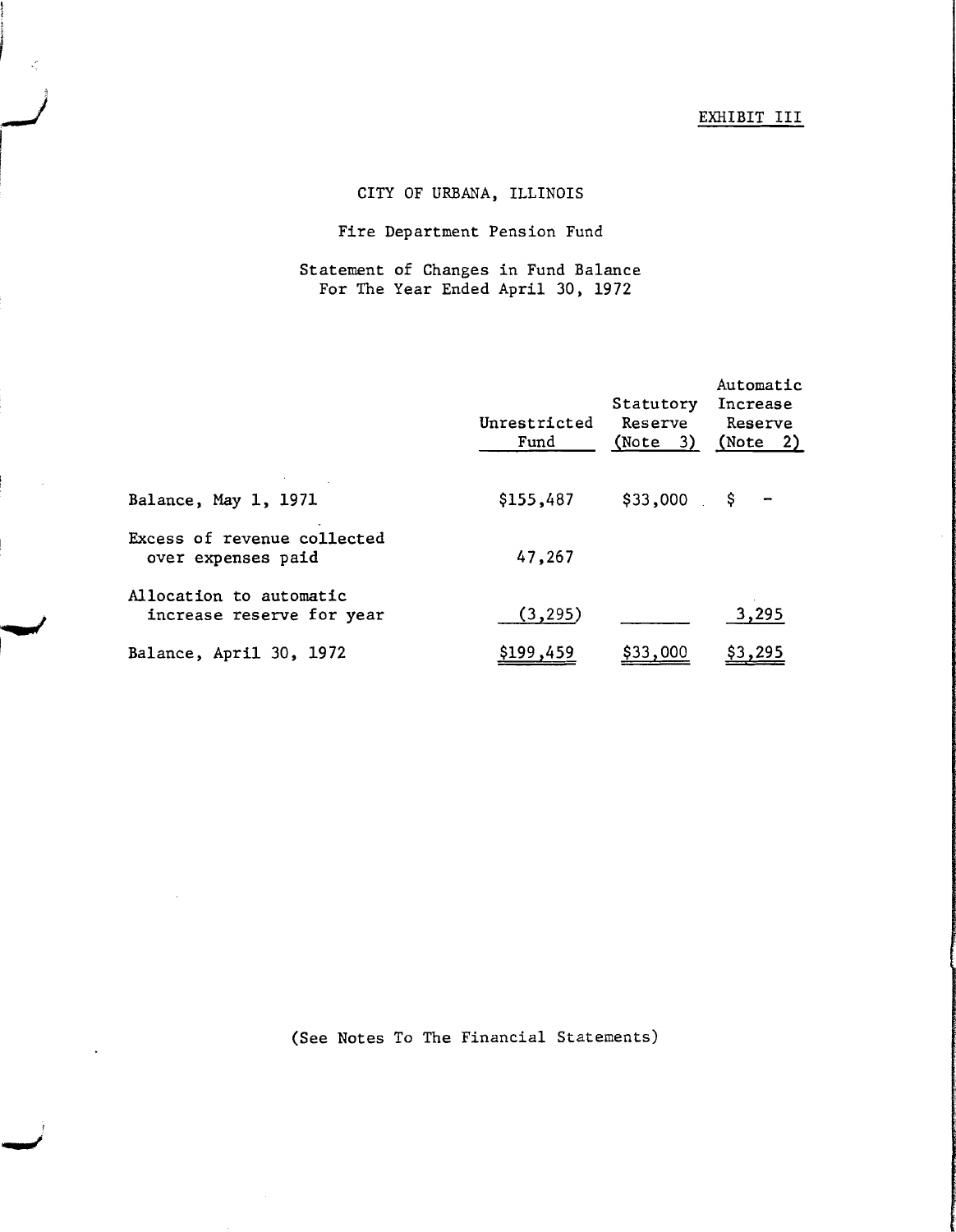#### Fire Department Pension Fund

Notes To The Financial Statements

#### Note 1:

The records of the Fire Department Pension Fund are maintained on a cash basis.

#### Note 2:

The Automatic Increase Reserve was established pursuant to the requirements of the Illinois Pension Code as amended in September 1971. Allocations to the reserve result from a  $\frac{1}{2}$ per cent increase in participants contributions, effective July 1, 1971; from a matching amount from the city; and from interest credited at the rate of 4 per cent per annum on the balance in the Reserve at the beginning of each calendar year.

The purpose of the reserve is to fund the cost of increases in pensionsas set forth in the Code Amendment.

#### Note 3:

The statutory reserve is maintained at the level required by the state statutes for fire department pensions. This requirement states that the reserve should contain \$1,000 for each one thousand inhabitants. The population of Urbana was determined to be 32,800 by the 1970 census. This reserve has not been actuarially determined and should not be considered as such.

#### Note 4:

Section 4-118 of the Illinois Pension Code, effective July 1967 states the minimum tax levy requirements for the Firemen's Pension Fund. These requirements have not been met for the Firemen's Pension Fund since inception of Section 4-118 to April 30, 1972 as follows:

Total amount of tax levy necessary to arrive at the annual requirements of the Fund as contemplated by Section 4-118 of the Illinois Pension Code

| April 30, 1968 |  | 60,511  |
|----------------|--|---------|
| April 30, 1969 |  | 72,404  |
| April 30, 1970 |  | 83,346  |
| April 30, 1971 |  | 111,279 |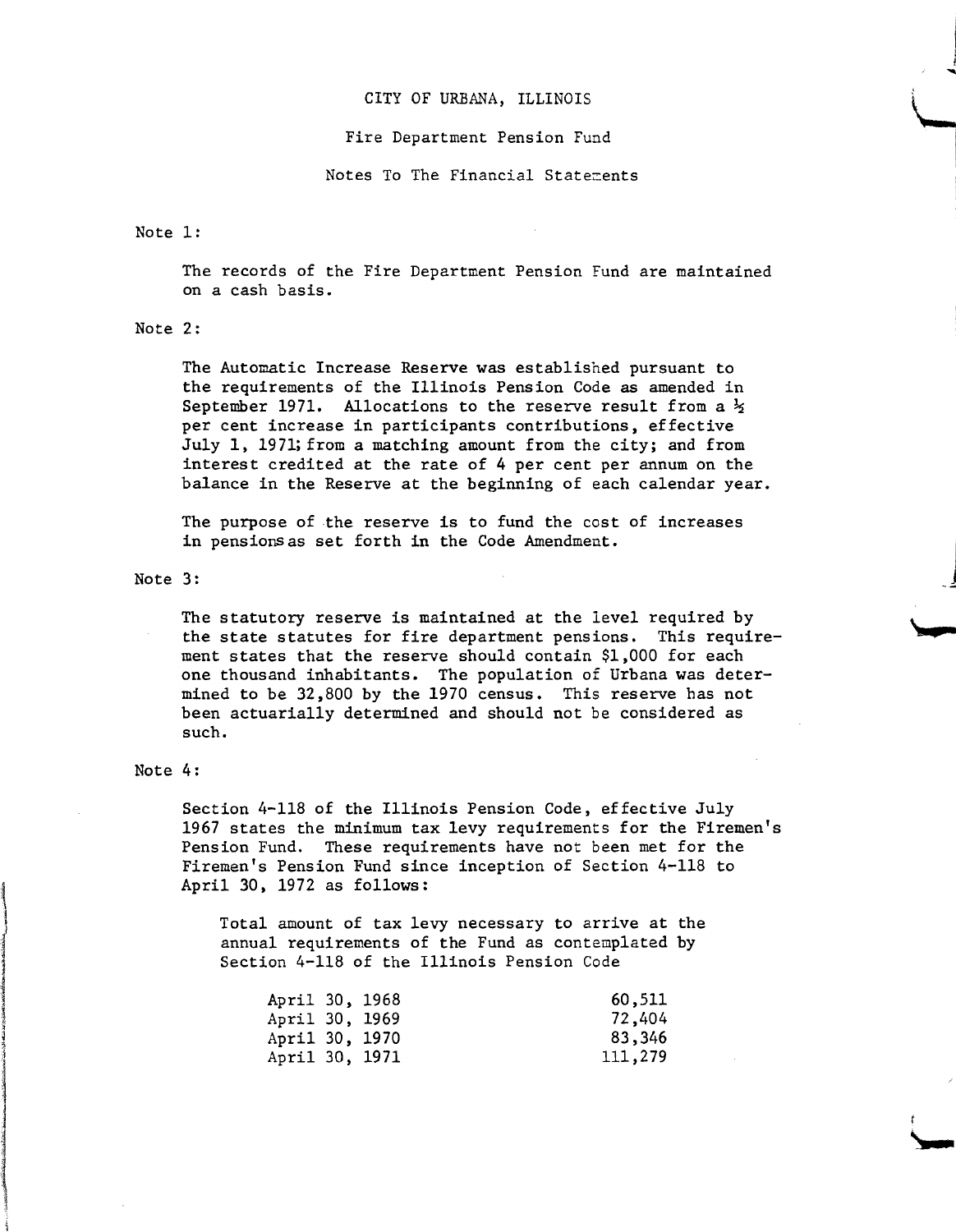#### Fire Department Pension Fund

Notes To The Financial Statements

#### Note 4:

i I

I

*PERSONARY REPORTS***ION I International** 

**International Control Control**<br>International Control<br>International Control Control Control Control Control Control Control Control Control Control Control Control Control Control Control Control Control Control Control Co

 $\frac{1}{2}$  ;  $\frac{1}{2}$  ;  $\frac{1}{2}$  ;  $\frac{1}{2}$  ;  $\frac{1}{2}$  ;  $\frac{1}{2}$  ;  $\frac{1}{2}$  ;  $\frac{1}{2}$  ;  $\frac{1}{2}$  ;  $\frac{1}{2}$  ;  $\frac{1}{2}$  ;  $\frac{1}{2}$  ;  $\frac{1}{2}$  ;  $\frac{1}{2}$  ;  $\frac{1}{2}$  ;  $\frac{1}{2}$  ;  $\frac{1}{2}$  ;  $\frac{1}{2}$  ;  $\frac{1$ 

**Congression** 

**haidastellinaa viitissä on** 

ina ka masa masa masa a sa mga masa na mga masa na mga masa na mga masa na mga masa na mga masa na mga masa na<br>Mga masa na mga masa na mga masa na mga masa na mga masa na mga masa na mga masa na mga masa na mga masa na mg

**Communication** 'j 1 International Control

..,I

**International Property** I the first party of the

Actual levies are as follows:

| Year of levy 1968 |  | 26,271 |
|-------------------|--|--------|
| Year of levy 1969 |  | 31,470 |
| Year of levy 1970 |  | 36,750 |
| Year of levy 1971 |  | 45,600 |

The Board of Trustees of the Firemen's Pension Fund, City of Urbana, does not know what the ultimate disposition of this deficiency will be. After discussion with the Department of Insurance, the Board anticipates taking no further action with respect to this deficiency unless further demands are made.